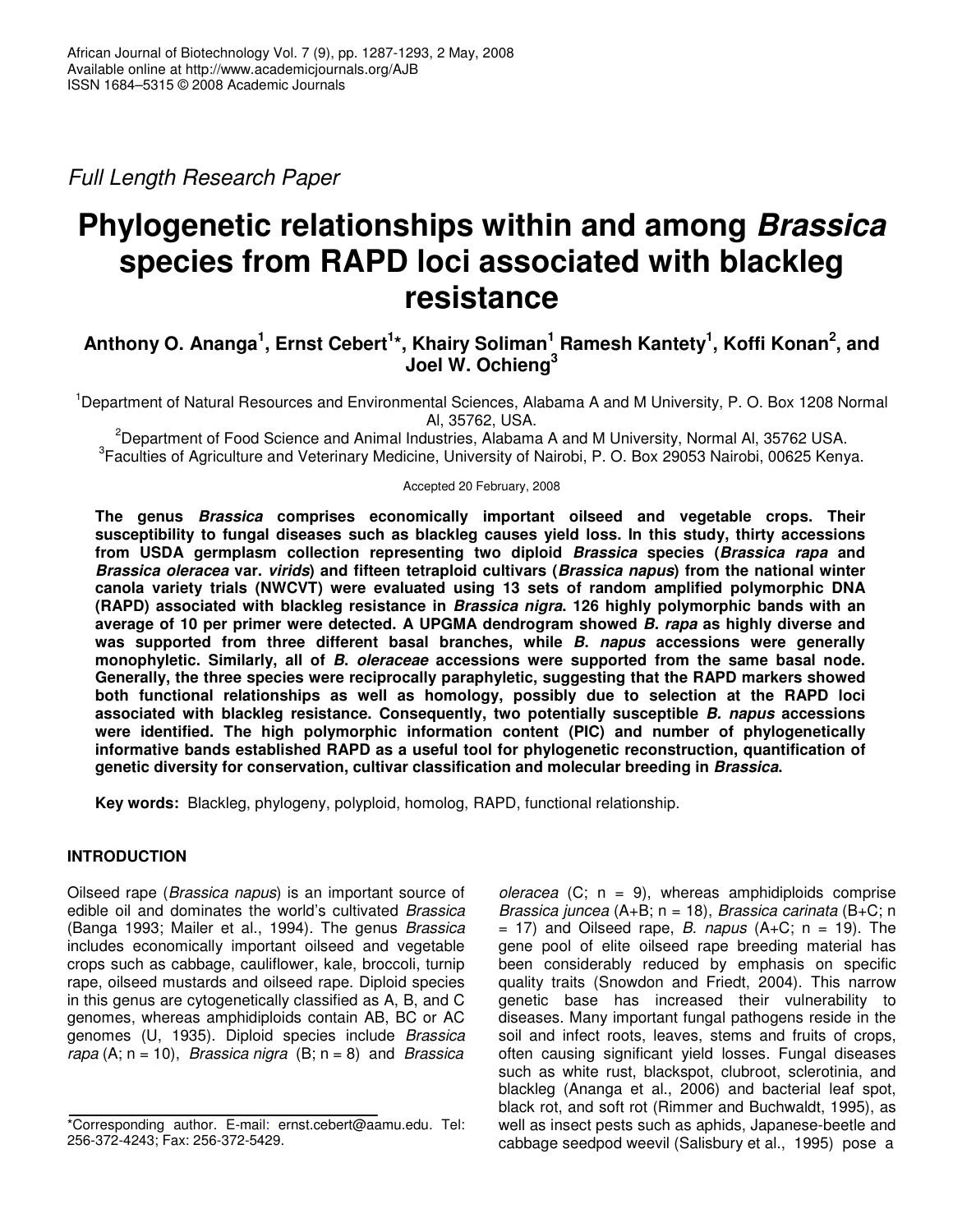major limitation to the cultivation of this important crop.

Despite being generally susceptible, a growing body of evidence show that some oilseed rape cultivars are resistant to blackleg disease (Ansan-Melayah et al., 1995; Ansan-Melayah et al., 1997a; Ananga et al., 2006). Specifically, species that contain the B genome (*B. juncea*, *B. nigra* and *B. carinata*) can display total resistance to blackleg disease throughout the life of the plant (Roy, 1984; Ananga et al., 2006). Resistant oilseed rape lines have also been obtained through interspecific crosses between *B. napus* and *B. nigra* (Rimmer et al., 1995; Chevre et al., 1997; Brun et al., 2001). Hence the use of resistant cultivars has been advocated as the most effective way of limiting yield losses due to blackleg disease (Rimmer et al., 1995).

Identification of resistant cultivars can involve either field trials (disease challenge and plant response data), or predictions based on genetic relationships. Field trials suffer practical drawbacks such as longer time to obtain results, are resource intensive, and the results may be unreliable when the trait is under a strong environmental influence, unlike molecular genetic analyses. Therefore, analysis of the genetic variation and relatedness in the *Brassica* germplasm is needed for genetic resource conservation and plant breeding programs. Resistance to plant pathogens has been shown to be under genetic control (Brun et al., 2001), hence the genetic relationships among taxa can be used to predict susceptibility or resistance (Ochieng et al., 2007a). Understanding the interspecific and intraspecific relationships among cultivated species of *Brassica* will inform better parental selection and to widen the genetic basis of resistance to blackleg through greater variations and the development of new genotypes in oilseed rape cultivars.

Studies on a broader phylogenetic relationships among diploid species including *B. nigra, B. rapa,* and *B. oleracea*, showed that the B genome (*B. nigra*; B) was supported from a distinct clade separate from the other two (*B. rapa*; A, and *B. oleracea*; C) (Inaba and Nishio, 2002). There is no reported phylogenetic placement of cultivated *B. napus* among these species, however, the study of Inaba and Nishio (2002) would appear to suggest that *B. napus*, a tetraploid containing AC genome, is allied to the *rapa*-*oleracea* clade. The present study assessed the phylogenetic relationships within and among cultivated *B. napus, B. rapa*, and *B. oleracea* using RAPD markers associated with blackleg resistance in *B. nigra* (Ananga et al*.*, 2006). Phylogenetic placement of oilseed rape cultivars from the NWCVT in relation to resistant or susceptible cultivars (Ananga et al., 2006) can help predict their potential response to blackleg. Because these RAPD markers are associated with resistance to a plant pathogen, the resultant phylogenies are predicted to reflect functional genetic variation and affinities. Since the diploid species *B. rapa* and *B. oleracea* each represent a parental genome of the amphidiploid species, the placement of *B. napus*, *B. rapa*,

and *B. oleraceae* cultivars within the *rapa*-*oleraceae* clade may identify unique variants needed in breeding programmes, expansion of the range of useful variation, and for future improvement of heterotic potential.

#### **MATERIALS AND METHODS**

#### **Sample collection, DNA extraction and PCR amplification**

Forty-five plant materials were used in this analysis. The samples comprised 15 accessions each of *B. rapa* and *B. oleracea* var. *virids* from the USDA germplasm collections (Fort Collins, Colorado), and 15 cultivars of *B. napus* from the National Winter Canola Variety Trials (NWCVT, Kansas) (Table 1). More detailed information on the accessions is available at the USDA-ARS Germplasm Resources Information Network available online at (http://www.arsgrin.gov/npgs). Genomic DNA was extracted from leaves of fiveweek old seedlings according to Edwards et al*.* (1991). Thirteen polymorphic RAPD primers: OPB01, OPB05, OPC08, OPE03, OPE11, OPE12, OPE14, OPE16, OPF02, OPF10, OPG02, OPT01 and OPI01 mapped to Chromosome 4 of B. nigra (Chevre et al., 1997), were selected for this study. The selected markers were obtained from MWG-Biotech (High Point, NC) for this study. The identity and sequence information for each marker are given in Table 2. PCR reactions were carried out in 25 µL volumes comprising the following: 0.4 mM of each dNTP (Promega), 1.5 mM MgCl2, 1.25 units of gold Taq DNA polymerase (Promega, Madison, WI), 0.4 pmol of each primer, 1x PCR buffer and 25 ng DNA template. The amplifications were performed on a Peltier Thermal Cycler (PTC-200; MJ Research). Amplifications comprised 45 cycles each having the following repeated sequence: Denaturation at 94ºC for 1 minute, annealing at between 32 and 34ºC for 1 min depending on the marker (Table 2), extension at 72ºC for 2 min. A final extension at 72ºC for 7min was applied to all reactions. Amplified PCR products, mixed with a loading dye (0.25% bromophenol blue, 0.25% xylene cynol FF, 15% Ficoll) to increase its density and aid visualization, were loaded onto 1% agarose. A Bench-top 1 Kb DNA ladder (Promega, Madison, WI-Catalog no. G7541) was loaded alongside the PCR products for size calling. The fragments were separated under electric current for 4 h in a standard horizontal electrophoresis unit, followed by a 15 min ethidium bromide staining. Gels were de-stained and visualized under UV light. Gel images were captured using AlphaImager v5.5 2000 (Alpha Innotech Corporation, San Leandro, CA).

#### **Statistical data analyses**

Amplified DNA fragments were evaluated for size in base pairs using AlphaEaseFC version 4.0.1 (Alpha Innotech Corporation, San Leandro CA). Polymorphic information content (PIC) values were calculated for each primer as demonstrated by Botstein et al*.*, 1980 and also by using the online resource, Polymorphism Information Content Calculator (http://www.agri.huji.ac.il/~weller/Hayim/parent/PIC.htm). PIC compares the polymorphism levels across markers (Hongtrakul et al., 1997; Garcia et al., 2004) and is used to determine the usefulness of markers for specific studies. Polymorphic bands were scored as binary data (present = 1; absent = 0) across the genotypes to generate a binary data matrix. The matrix was then used to generate a Genetic similarity (GS) matrix based on Jaccard's coefficient of similarity (Jaccard, 1908). In brief, GS (ij) =  $2a/(2a + b + c)$ , where GS (ij) is the measure of genetic similarity between individuals i and j, a is the number of polymorphic bands that are shared by i and j, b is the number of bands present in i and absent in j, and c is the number of bands present in j and absent in i. The matrix of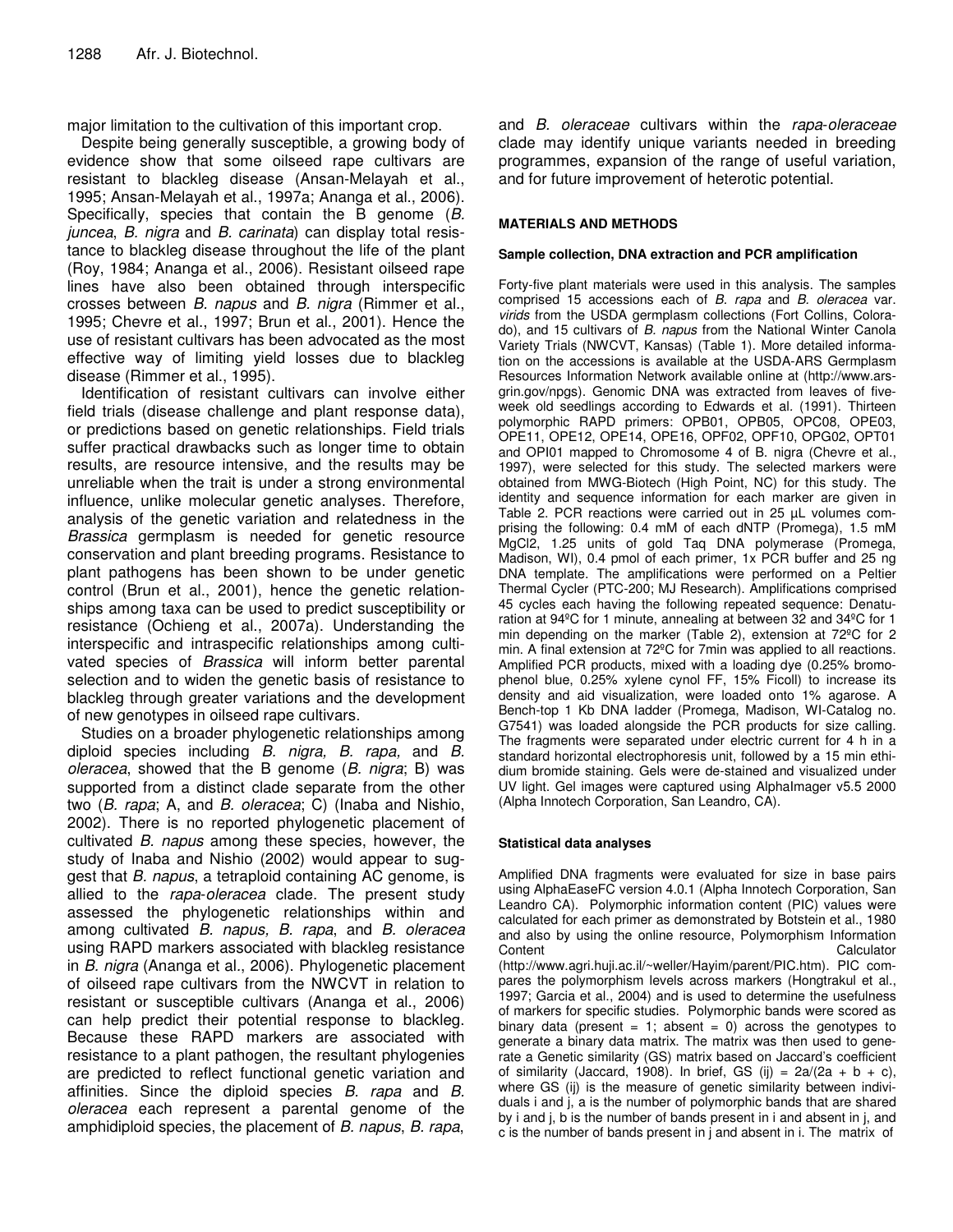| No.                     | <b>Selected Brassica</b> | <b>Species</b>    | Genome      | Origin               |  |
|-------------------------|--------------------------|-------------------|-------------|----------------------|--|
| 1                       | <b>NSL 6115</b>          | Brassica rapa     | AA          | USA, New York        |  |
| $\overline{\mathbf{c}}$ | <b>NSL 6119</b>          | Brassica rapa     | AA          | <b>USA, New York</b> |  |
| 3                       | <b>NSL 167291</b>        | Brassica rapa     | AA          | USA, New York        |  |
| 4                       | <b>NSL 6105</b>          | Brassica rapa     | AA          | USA, Virginia        |  |
| 5                       | <b>NSL 6106</b>          | Brassica rapa     | AA          | USA, Virginia        |  |
| 6                       | <b>NSL 6109</b>          | Brassica rapa     | AA          | USA, Virginia        |  |
| 7                       | <b>NSL 6110</b>          | Brassica rapa     | AA          | USA, Virginia        |  |
| 8                       | <b>NSL 6111</b>          | Brassica rapa     | AA          | USA, Virginia        |  |
| 9                       | <b>NSL 6112</b>          | Brassica rapa     | AA          | USA, Virginia        |  |
| 10                      | <b>NSL 6114</b>          | Brassica rapa     | AA          | USA, Virginia        |  |
| 11                      | <b>NSL 6120</b>          | Brassica rapa     | AA          | USA, Virginia        |  |
| 12                      | <b>NSL 6121</b>          | Brassica rapa     | AA          | USA, Virginia        |  |
| 13                      | <b>NSL 6122</b>          | Brassica rapa     | AA          | USA, Virginia        |  |
| 14                      | <b>NSL 6125</b>          | Brassica rapa     | AA          | USA, Virginia        |  |
| 15                      | <b>NSL 6126</b>          | Brassica rapa     | AA          | USA, Virginia        |  |
| 16                      | Abilene                  | Brassica napus    | <b>AACC</b> | NWCVT, Kansas        |  |
| 17                      | Arctic                   | Brassica napus    | <b>AACC</b> | NWCVT, Kansas        |  |
| 18                      | <b>Baldur</b>            | Brassica napus    | <b>AACC</b> | NWCVT, Kansas        |  |
| 19                      | Banjo                    | Brassica napus    | <b>AACC</b> | NWCVT, Kansas        |  |
| 20                      | Ceres                    | Brassica napus    | <b>AACC</b> | NWCVT, Kansas        |  |
| 21                      | Jetton                   | Brassica napus    | <b>AACC</b> | NWCVT, Kansas        |  |
| 22                      | Kronos                   | Brassica napus    | <b>AACC</b> | NWCVT, Kansas        |  |
| 23                      | Maestro                  | Brassica napus    | <b>AACC</b> | NWCVT, Kansas        |  |
| 24                      | Plainsman                | Brassica napus    | <b>AACC</b> | NWCVT, Kansas        |  |
| 25                      | Rasmus                   | Brassica napus    | <b>AACC</b> | NWCVT, Kansas        |  |
| 26                      | Talent                   | Brassica napus    | <b>AACC</b> | NWCVT, Kansas        |  |
| 27                      | Titan                    | Brassica napus    | <b>AACC</b> | NWCVT, Kansas        |  |
| 28                      | Viking                   | Brassica napus    | <b>AACC</b> | NWCVT, Kansas        |  |
| 29                      | Wotan                    | Brassica napus    | <b>AACC</b> | NWCVT, Kansas        |  |
| 30                      | Wichita                  | Brassica napus    | <b>AACC</b> | NWCVT, Kansas        |  |
| 31                      | <b>NSL 6144</b>          | Brassica oleracea | CC          | USA, Virginia        |  |
| 32                      | <b>NSL 6145</b>          | Brassica oleracea | CC          | USA, Virginia        |  |
| 33                      | <b>NSL 6146</b>          | Brassica oleracea | CC          | USA, Virginia        |  |
| 34                      | <b>NSL 6147</b>          | Brassica oleracea | CC          | USA, Virginia        |  |
| 35                      | <b>NSL 6149</b>          | Brassica oleracea | CC          | USA, Virginia        |  |
| 36                      | <b>NSL 6151</b>          | Brassica oleracea | CC          | USA, Virginia        |  |
| 37                      | <b>NSL 6153</b>          | Brassica oleracea | CC          | USA, Virginia        |  |
| 38                      | <b>NSL 67978</b>         | Brassica oleracea | CC          | USA, Virginia        |  |
| 39                      | <b>NSL 67979</b>         | Brassica oleracea | CC          | USA, Virginia        |  |
| 40                      | <b>NSL 6150</b>          | Brassica oleracea | CC          | USA, Illinois        |  |
| 41                      | <b>NSL 6143</b>          | Brassica oleracea | CC          | USA, Missouri        |  |
| 42                      | <b>NSL 6154</b>          | Brassica oleracea | CC          | USA, Missouri        |  |
| 43                      | <b>NSL 6148</b>          | Brassica oleracea | CC          | USA, Pennsylvania    |  |
| 44                      | <b>NSL 80301</b>         | Brassica oleracea | CC          | USA, Pennsylvania    |  |
| 45                      | <b>NSL 80302</b>         | Brassica oleracea | CC          | USA, Pennsylvania    |  |

**Table 1.** *Brassica* accessions, species, genomic group and source/origin used in the study.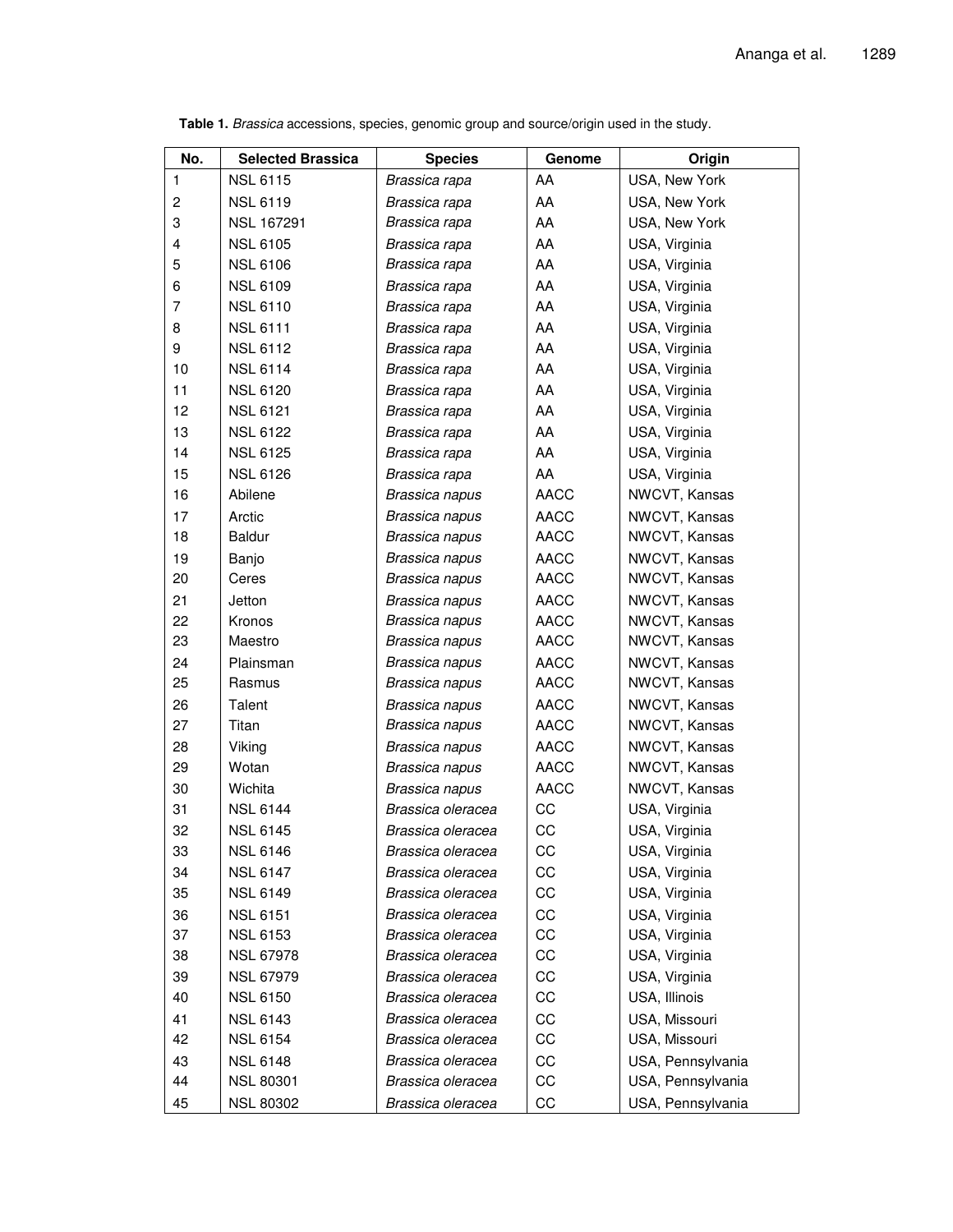| No. | <b>RAPD</b>       | Size range<br>(bp) | <b>PIC across</b><br>taxa | <b>Number of fragments</b> |                   |                 |                    |  |
|-----|-------------------|--------------------|---------------------------|----------------------------|-------------------|-----------------|--------------------|--|
|     | <b>Name</b>       |                    |                           | <b>B.</b> oleracea         | B. rapa           | <b>B.</b> napus | <b>Across taxa</b> |  |
|     | OPB01             | 125-3500           | 0.97                      | 8                          | 10                | 10              | 9                  |  |
| 2   | OPB <sub>05</sub> | 300-3400           | 0.83                      |                            | 9                 | 13              | 10                 |  |
| 3   | OPC08             | 140-1570           | 0.74                      | 8                          | 6                 | 9               | 8                  |  |
| 4   | OPE <sub>03</sub> | 600-4000           | 0.94                      | 6                          | 6                 |                 | 6                  |  |
| 5   | OPE <sub>11</sub> | 235-2250           | 0.92                      | 8                          | 13                | 12              | 11                 |  |
| 6   | OPE <sub>12</sub> | 690-2000           | 0.88                      | 8                          | 11                |                 | 9                  |  |
|     | OPE <sub>14</sub> | 390-2770           | 0.79                      | 8                          | $12 \overline{ }$ |                 | 9                  |  |
| 8   | OPE <sub>16</sub> | 600-2500           | 0.86                      | 13                         | 12                | 13              | 13                 |  |
| 9   | OPF <sub>02</sub> | 160-2600           | 0.84                      | 6                          | $12 \overline{ }$ |                 | 8                  |  |
| 10  | OPF <sub>10</sub> | 400-3500           | 0.78                      | 13                         | 11                | 13              | 12                 |  |
| 11  | OPG <sub>02</sub> | 320-3300           | 0.77                      | 8                          | 10                | 10              | 10                 |  |
| 12  | OPT01             | 210-2700           | 0.84                      | 11                         | 9                 | 8               | 9                  |  |
| 13  | OPI01             | 280-2500           | 0.92                      | 11                         | $12 \overline{ }$ | 13              | 12                 |  |
|     | Total             |                    |                           | 122                        | 124               | 123             | 126                |  |
|     | Mean              |                    | 0.85                      | 9                          | 10                | 10              | 10                 |  |

**Table 2.** Size range, polymorphic information content (PIC) and number of fragments (NOF) detected at the RAPD markers.

 $\text{PIC} = \text{Polymorphic information content}$ ; bp = base pairs.

Genetic similarity was used to construct a dendrogram using the unweighted pair group method with arithmetic averages (UPGMA) algorithm.

## **RESULTS AND DISCUSSION**

## **RAPD markers were highly polymorphic**

All the RAPD markers were polymorphic with a total of 126 polymorphic fragments detected. Electrophoretic fragments ranged in size from 125 to 4000 bp. This range is consistent with those in a previous study of genetic diversity in *B. oleracea* and their wild relatives (Lazaro and Aguinagalde, 1998). The number of polymorphic fragments detected varied across loci; with the lowest being six (OPE03), while the highest was 13 (OPE16). The average number of polymorphic bands per primer was 10 (Table 2). Polymorphic information content (PIC) values ranged from 0.78 (OPF10) to 0.97 (OPB01) with an average PIC of 0.85 (Table 2). *B. rapa* showed considerable diversity whereas *B. oleraceae* had the lowest diversity. The very narrow diversity among *B. oleraceae* accessions may have resulted from artificial selection and breeding practices, consistent with earlier reports that the gene pool of elite oilseed rape breeding material has been considerably reduced by emphasis on specific quality traits (Snowdon and Friedt, 2004). The efficiency of RAPD markers in revealing a great number of bands per reaction (Mailer et al., 1994), the lower costs (no need to characterize new genomes) and the simplistic instrumentation required, make these markers suitable for phylogenetic reconstructions, cultivar or variety identification in molecular breeding.

## **Basal nodes were generally homologous**

The term homology implies different things to different disciplines. However, variation in the use of this term is notable within evolutionary biology literature. Homology is often used to refer to sequences, morphs, characters that show similarity. However, in its strict sense, homologs are not only similar, but they necessarily show evidence of descent from a common ancestor. Thus homologs are characters that are similar enough to have come from a common ancestry. In this context, homology would be concluded for a clade (monophyletic group). Nearly all the major nodes supported members of the same taxnomic classification. The most notable example was the node supporting the cultivated *B. napus* species (AC genome), where 13 out of 15 accessions were supported from the same basal node (Figure 1).

## **Brassica species were paraphyletic**

Cladistics defines a paraphyletic group as a group whose members are descended from a common ancestor, but which does not include all of the known or considered descendants of that common ancestor (Brummit, 2002). In this study, a phylogenetic definition is implied: "paraphyletic" means a "clade" that includes within it, a non-descendant of their most recent common ancestor; whereas a monophyletic group is a group consisting of members descended from a single most recent common ancestor, (Ochieng et al., 2007a). The dendrogram (Figure 1) shows all the three *Brassica* species to be reciprocally paraphyletic. For example, Accessions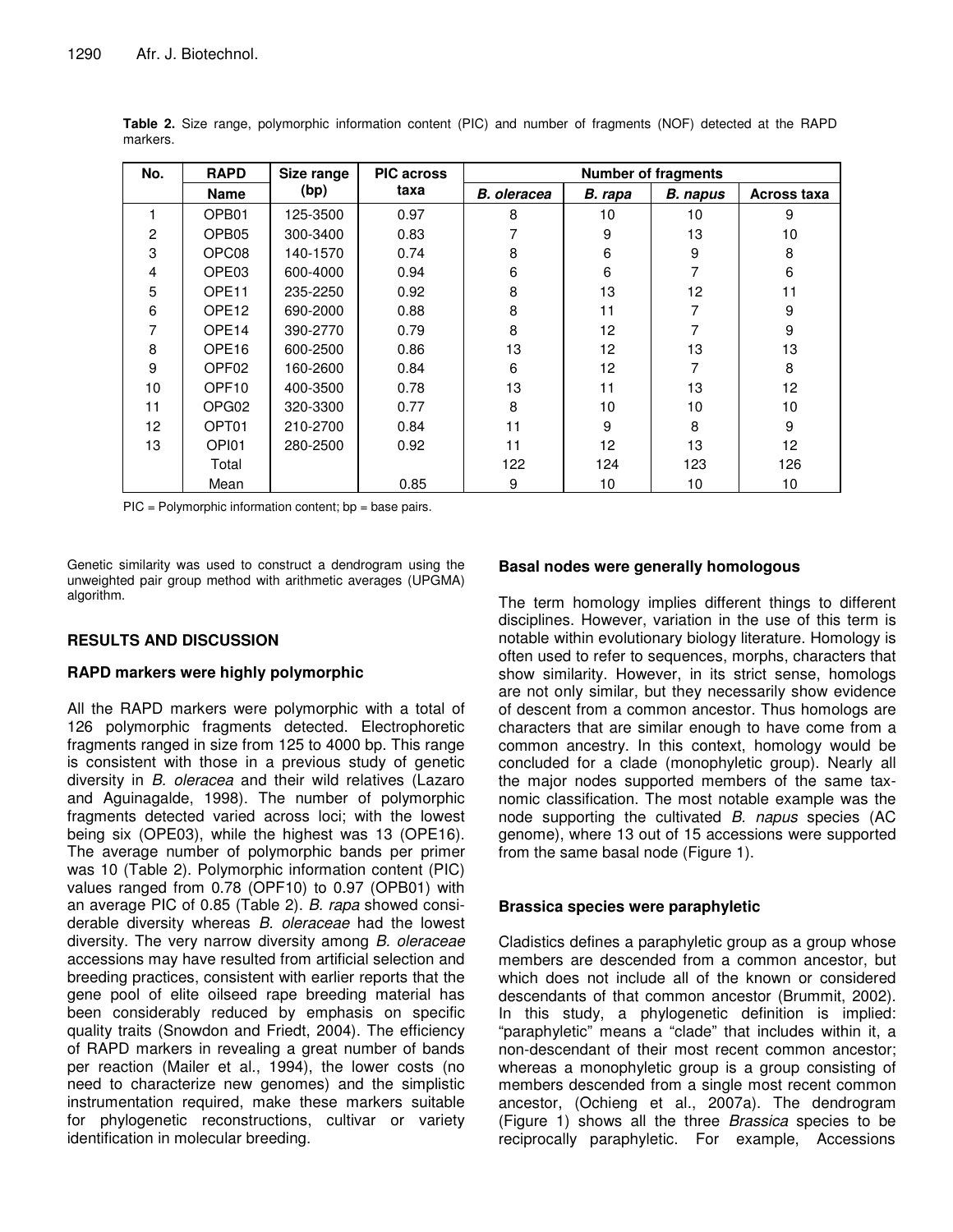

**Figure 1.** UPGMA cluster showing the genetic relationships among three Brassica species (B. rapa, B. oleracea, B. napus) at 13 RAPD loci associated with blackleg resistance. The first two letters in the sample labels refer to the taxonomic abbreviations (eg., Bo- Brassica oleracea; Br- Brassica rapa; Bn- Brassica napus), followed by the Accession number. The genomic grouping (A, C or AC) precedes the abbreviation for sample

NSL6105 (*B*. *rapa*), NSL6146 (*B*. *oleraceae*) and NSL6115 (*B*. *rapa*) were supported as a clade. However, in the context of the three accessions considered together, accessions NSL6105 and NSL6146 do not (or are not believed to) share a most recent common ancestor (MRCA). Several other cases of paraphyly are notable from the dendrogram, including the basal node. In general, cultivars and accessions that share a genome classification were expected to show the closest phylogenetic relationship.

Paraphyletic relationships observed in this study can most parsimoniously be explained by selection at the RAPD loci. The RAPD markers assayed in this study are associated with blackleg resistance. As such, they are expected to be under functional constraint, such that a

phylogeny reconstructed at these loci reflects both functional as well as taxonomic relationships. Under this scheme, taxonomic species may not form a clade. However, other causes, both statistical and genealogical, can explain the paraphyly observed. Common statistical causes include inadequate or non-judicious sampling, inappropriate tree reconstruction methods, and inadequate phylogenetic characters. Incongruence among trees that has its origin in genealogical discordance includes: Hybridization (McKinnon et al. 1999; Avise, 2000), homoplasy (McCracken and Sorenson, 2005), polyploidy and paralogy (Ochieng et al., 2007b). Polyploidy is widely reported in plant taxa; and one of the species analysed here (*B*. *napus*) is a tetraploid. Polyploid formation following hybridization is plausible since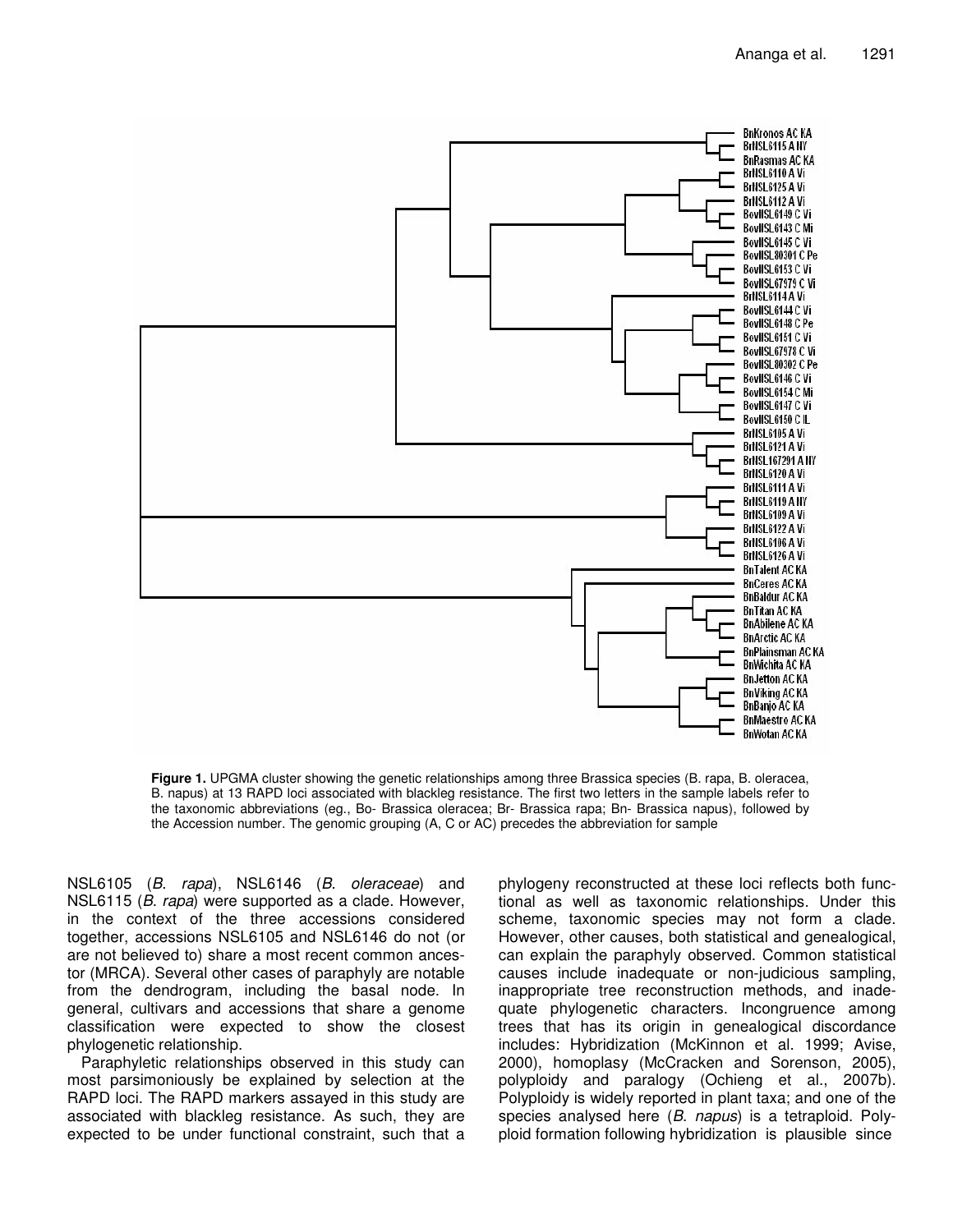species within *Brassica* are reported to readily hybridize (Brun et al., 2001). Inappropriate tree reconstruction methods would pose a problem only in the basal relationships rather than in terminal taxa; the paraphyly observed in this study applied mostly to terminal taxa. This study recovered sufficient phylogenetic characters to separate accessions of the same species, making character deficiency an unlikely cause of incongruence between species tree and gene tree in these species. Similarly, inadequate sampling can be discounted because it is expected to lead to type-2 error (where cryptic paraphyly exists).

## **Divergent and potentially susceptible accessions were identified**

The evolutionary histories of genes might retain signatures of functional demands to which they have been subjected, so that phylogenetic analyses can elucidate functional relationships within living cells (Ochieng et al., 2007a). Eleven genotypes of *B*. *napus* (AC genome; Abilene, Baldur, Banjo, Ceres, Kronos, Plainsman, Talent, Titan, Viking, Wotan, and Wichita) in this study have shown resistance in greenhouse and field experiments (Ananga et al*.*, 2006). In this study, 13 out of the 15 accessions formed a clade, with a trichotomous basal topology showing a sister relationship with *B*. *oleracea* and *B. rapa* (Figure 1). These two accessions were evolutionarily so divergent from the main *B*. *napus* clade that we can reasonably conclude that they are susceptible to blackleg. The two accessions, Kronos and Rasmus (Sample 22 and 25; Table 1), were clustered outside of this clade. In a greenhouse study performed by Ananga et al*.*, (2006), Rasmus and kronos were classified among the susceptible cultivars. Similarly, three accessions and accession groups belonging to *B*. *rapa* were identified from the phylogram: The most divergent group was NSL6115, NSL60110, NSL6125, NSL6112 and NSL6114. The subclade comprising NSL6105 was, however, not significantly divergent from the main *B. rapa* clade (one of the clades in the trichotomy; including NSL6111 and NSL6112).

In conclusion, this study has shown that *Brassica* accessions belonging to three species (*B. rapa*, *B. napus* and *B. oleracea* var. *virids*) showed both homology and functional relationships when their phylogeny was reconstructed using RAPD markers associated with resistance to a fungal pathogen (blackleg). Consequently, two potentially susceptible accessions can be identified from the phylogenetic trees, authenticating the utility of phylogenetic methods in predicting response to blackleg disease in *B. napus*. The high polymorphic information content (PIC) and number of phylogenetically informative bands show RAPD as a useful tool for phylogenetic reconstruction, quantification of genetic diversity for conservation, cultivar classification and molecular breeding.

## **ACKNOWLEDGEMENTS**

This project was supported by funds from a USDA-CSREES grant to create new winter canola varieties for the South-eastern U.S.A.: with Dr. E. Cebert as Principal Investigator. Anthony Ananga was awarded a research scholarship for his Masters' thesis to investigate molecular markers and resistance to blackleg disease of canola. We are grateful to Dr. Wu and James Bolton for their support in laboratory work. Dr. Ochieng is an evolutionary geneticist with interest in the forces that initiate and maintain biological diversity, eventual speciation, and the reconstruction of phylogenetic relationships. Department of Natural Resources and Environmental Sciences, Alabama A&M University, Normal, AL 35762. Contributed by the Agricultural Experimental Station, Alabama A&M University, Journal No: 612. Research was supported by: USDA-CSREES grant, project No. ALAX 011-606.

## **REFERENCES**

- Ananga A, Cebert E, Soliman K, Kantety R, Pacumbaba RP, Konan K (2006). RAPD markers associated with resistance to blackleg disease in Brassica species. Afr. J. Biotechnol. 5(22): 2041-2048.
- Ansan-Melayah D, Balesdent HM, Buee M, Rouxel T (1995). Genetic characterization of *AvrLml,* the first avirulence gene of *Leptosphaeria maculans.* Phytopathology 85: 1525-1529.
- Ansan-Melayah D, Balesdent HM, Delourme R, Pilet LM, Tanguy X, Renard M, Rouxel T (1997a). Gene-for-gene interactions in the *Leptosphaeria maculans-Brassica napus* pathosystem. Acta Horticulturae 459: 329-334.
- Avise JC (2000). The history and formation of species Harvard University Press, Cambridge, Massachusets.
- Banga SS (1993). Heterosis and its utilization. In: Labana KS, Banga SS, Banga SK (eds). Breeding oilseed *Brassicas*. Springer-Verlag, Berlin, Heidelberg, New York. pp. 2-38.
- Botstein D, White RL, SkolnickMand David R (1980). Construction of a genetic linkage map in man using restriction fragment length polymorphisms. Am. J. Hum. Genet. 32: 314-331.
- Brummit RK (2002). How to chop up a tree. Taxon. 51: 31-41.
- Brun H, Ruer D, Levivier S, Somda I, Renard M, Chevre MA (2001). Presence in *Leptosphaeria maculans* populations of isolates virulent on resistance introgressed into *Brassica napus* from the *B. nigra* B genome. Plant Pathol. *5*0: 69-74.
- Chevre AM, Barret P, Eber F, Dupuy P, Brun H, Tanguy X, Renard M (1997). Selection of stable *Brassica napus-B. juncea* recombinant lines resistant to blackleg *(Leptosphaeria maculans).* 1. Identification of molecular markers, chromosomal and genomic origin of the introgression. Theor. Appl. Genet. 95: 1104-1111.
- Edwards K, Johnstone C, Thompson C (1991). A simple and rapid method for the preparation of plant genomic DNA for PCR analysis. Nucl. Acids Res. 19: 1349.
- Garcia-Mas J, Oliver M, Gomez-Paniagua H, de Vicente MC (2000). Comparing AFLP, RAPD and RFLP markers for measuring genetic diversity in melon. Theor. Appl. Genet. 101: 860-864.
- Hongtrakul V, Huestis GM, Knapp SJ (1977). Amplified fragment length polymorphisms as a tool for DNA fingerprinting sunflower germplasm: genetic diversity among oilseed inbred lines. Theor. Appl. Genet. 95: 400-407.
- Inaba R, Nishio T (2002). Phylogenetic analysis of Brassicaceae based on the nucleotide sequences of the S-locus related gene, *SLRI*. Theor. Appl. Genet. 105: 1159-1165.
- Lazaro A, Aguinagalde I (1998). Genetic diversity in *Brassica oleracea* L. (cruciferae) and wild relatives (2n=18) using RAPD markers. Ann. Bot. 82: 829-833.